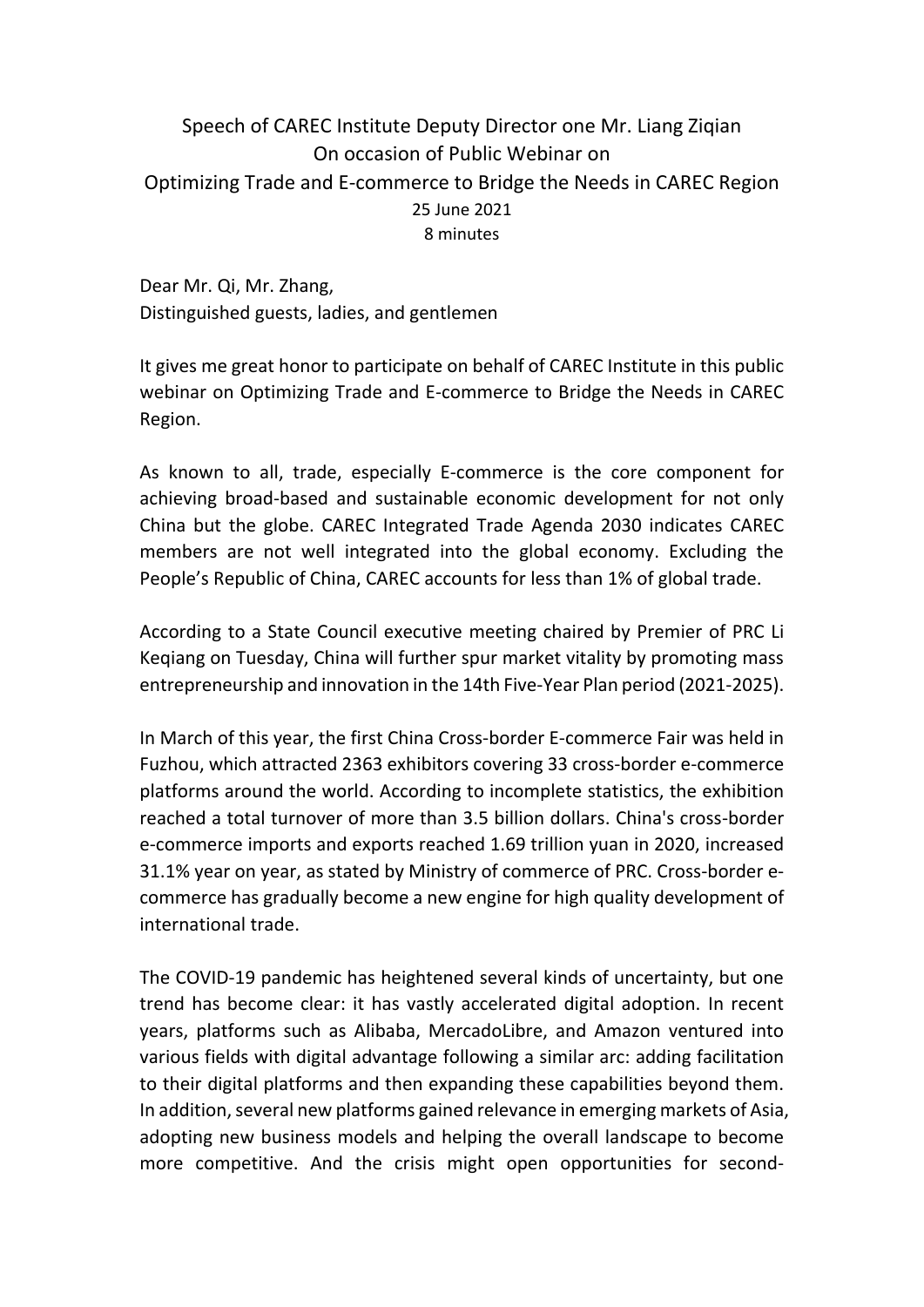generation "niche" platforms that operate in specific market segments that are traditionally excluded from large e-commerce platforms.

Despite the clear trend, but the road ahead is not without challenges. Constraints to the e-commerce environment currently hold CAREC countries back from greater participation. The legal and regulatory framework also needs strengthening in some areas to support greater participation in e-commerce. Trade facilitation, even though it's already underway, needs further reform to avoid posing undue costs on small firms or entrepreneurs trying to enter into e-commerce. Outdated infrastructure for digital payments is restricted for the expansion of e-commerce toward underserved segments. There are obstacles in the way as well, such as trust deficit, lack of financial literacy, imbalanced gender participation, and prevailing poverty.

These are significant gaps to achieve progress in this field. Even with the help of multilateral development institutions such as ADB or bilateral agencies, governments will not be able to meet these needs. Therefore, it is a key action for us, leading regional Think-Tanks and platform, to promote broader cooperation in this region.

The CAREC Institute was originally developed as a "virtual entity" in 2006 to support CAREC Regional cooperation Program through research and capacity building activities. The Institute officially became an intergovernmental organization of eleven member countries in 2017. Once being a historic epicenter of the Silk Road, today, the 11 CAREC member countries work together to revive their cooperation through a shared vision.

In 2020, our Institute has been awarded Observer status at the United Nations, World Bank/IMF, ADB, and Asian Infrastructure Investment Bank. CI has been regularly invited to high-level international platforms, such as the Belt and Road Forum, Boao Forum for Asia, World Economic Forum, Euro-Asian Economic Forum, International Finance forum, Caspian Economic Forum, and Tbilisi Silk Road Forum.

CAREC Institute focuses its research and capacity building activities in support of CAREC program clusters. During these extraordinary times of global health pandemic, CI has played an active role in delivering knowledge products virtually. There are a series of knowledge solutions presented on our website, and e-learning platform. This year's activities include: